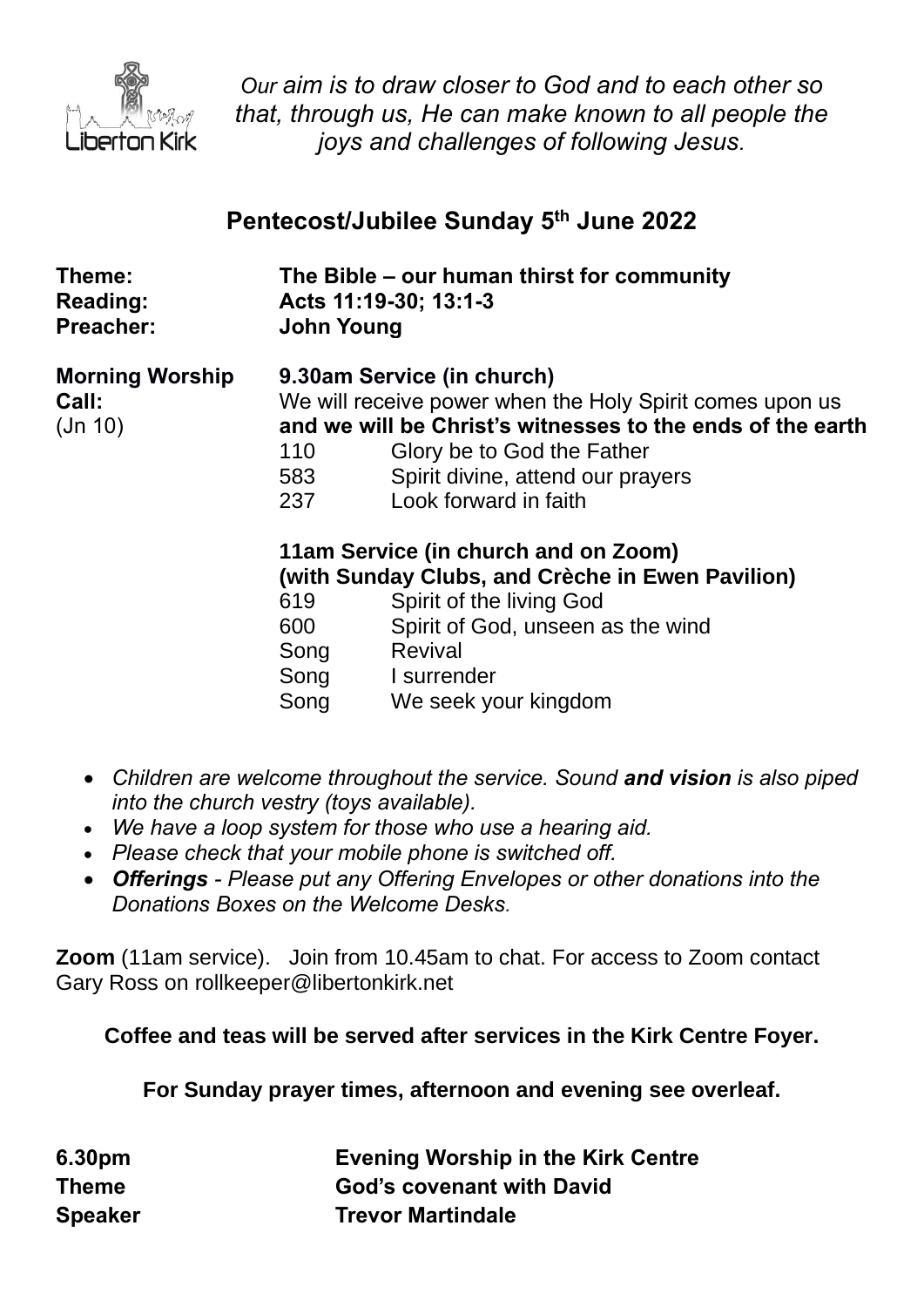# **WEEKLY DIARY**

# **TODAY**

10.20am Elders' Room Sunday Morning Prayer Time After 11am Service **Cross at East Door** Prayer Team Ministry **6.30pm Evening Worship in the Kirk Centre**

#### **Monday 6 th June** 9am-2pm Foyer Form Kirkgate Café 7.30pm Zoom The Bible Course

**Tuesday 7 th June**

**7.30am – 7.30pm Upper Room Time (see below)** 9am-2pm, 5.15-8pm Foyer Form Kirkgate Café

**Wednesday 8 th June** 9am-2pm, 6-8pm Foyer Form Kirkgate Café

**Thursday 9 th June** 9am-2pm Foyer Fore Kirkgate Café

**Saturday 11th June**

11am-1pm Car Park Young life (see notices 3pm Balmwell Healing Service (see notices)

#### **Communion Sunday 12th June**

|           | Morning Worship at 9.30am short Service in the church                                       |
|-----------|---------------------------------------------------------------------------------------------|
|           | 11am Service in the church and on Zoom.<br>(with Sunday Clubs, and Crèche in Ewen Pavilion) |
| Theme:    | The Bible - Hope                                                                            |
| Preacher: | John Young                                                                                  |
| 6.30pm    | <b>Evening Worship in the Kirk Centre</b>                                                   |
|           | <b>Theme: God's New Covenant</b>                                                            |
|           | Speaker: Alastair Cameron                                                                   |

#### **Upper Room Time (Tuesday 7.30am – 7.30pm)**

A quiet place for anyone who wants to spend some time with God. Includes the following times together: Morning Prayers 8am - 8.30am, Midday Prayers 12.00 noon-12.30pm, Evening Prayers 7.00pm - 7.15pm.

**Prayer Requests** - can be sent to either John (see page 4) or Lindsay at [nicolyoung3@gmail.com](mailto:nicolyoung3@gmail.com) who will pass details on to the rest of the prayer team.

**Prayer Wall -** on the Kirk website under the Prayer section. Prayers are monitored before publication. Please ask for follow-up or keep it private if you so wish.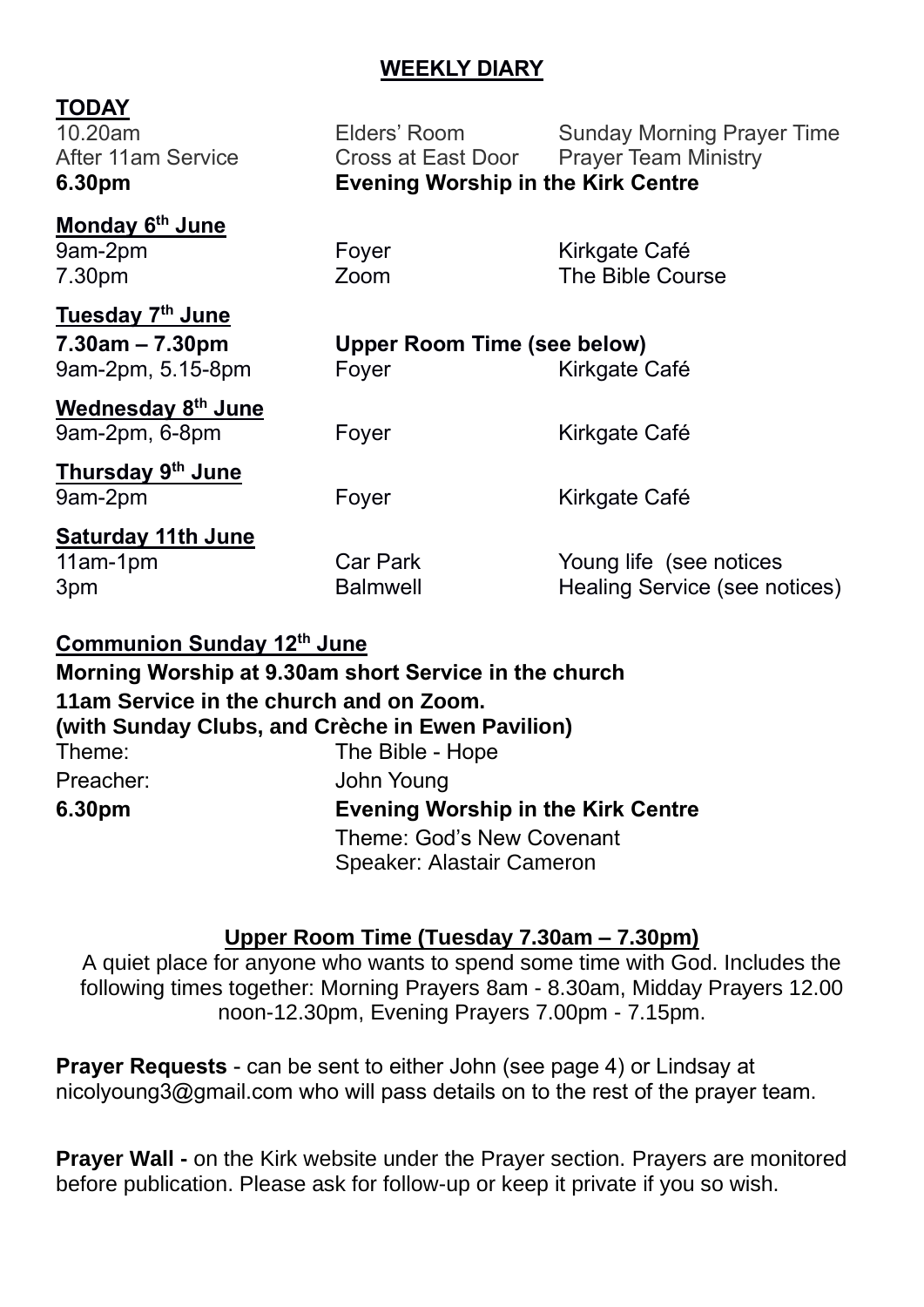# **NOTICES**

**June/July/August Summer Edition Magazines -** Also available online. Spare magazines on Welcome Desks, in the Offering House and Kirk Centre Entrance.

**Communion Cards -** available for elders to collect if they wish from the shelf at the entrance of the Kirk Centre.

**Word for Today –** There is a new Word for Today around the church building, starting at the door of the Offering House. "Sinking in the Storm" – reflections and prayers on the story of Jesus (and Peter) walking on the water in Matthew 14:22- 33.

**Songs of Praise** Canongate Church, Friday 10<sup>th</sup> June 18.30-21.30. Book your free ticket at [SOPcongregations@avantimedia.tv](mailto:SOPcongregations@avantimedia.tv) or 07734030888.

**Healing Service –** at the Balm Well in the grounds of the Toby Carvery on Howden Hall Road on Saturday 11<sup>th</sup> June at 3pm. Please let John know if you need a lift. Flyers available. Organised by SEECAT – all welcome.

**Young Life Fundraiser –** Saturday 11<sup>th</sup> June 10am – 1pm. Charity Car Wash in the Car Park. Hot and cold food, home baking and stalls. Donations welcome.

**Praise Gathering 2022 –** The Usher Hall on Saturday 25 June. Tickets on sale now at Venue Box Offices or ww.praisegathering.org.uk

**Crosstalk (SEECAT'S newsletter)** – May edition now available on Welcome Desks in the Kirk Centre entrance and in the Offering House. Also online at [www.seecat.org](http://www.seecat.org/)

**Liberton Kirk and Kirkgate Trust Accounts 2021** – copies now available in the 'Money Matters' and 'Kirkgate Trust' holders on the side cupboards.

**Volunteers – Wheelchair pushers and Drivers.** Would you be able to help to bring people to be on a rota basis, either driving or pushing wheelchairs? Please contact Netta at [nettarough59@hotmail.co.uk](mailto:nettarough59@hotmail.co.uk) or 07787721405.

**South East Edinburgh Food Banks –** Donations can be left in the box in the Offering House or with the Lambs, 36 Liberton Drive (box outside garage if out). Special arrangements can be made - phone 01316643059, or email [david@dlamb.co.uk](mailto:david@dlamb.co.uk) Requested items are: Tins - meat/fruit/veg/tuna, packet soup and UHT milk.

**Fresh Start –** please note that duvets, pillows, valance sheets and furniture cannot be accepted. Other household items (crockery, cutlery, towels etc) can be left in the Offering House. If you have large quantities to donate please contact Sylvia Bennett on 664 3189.